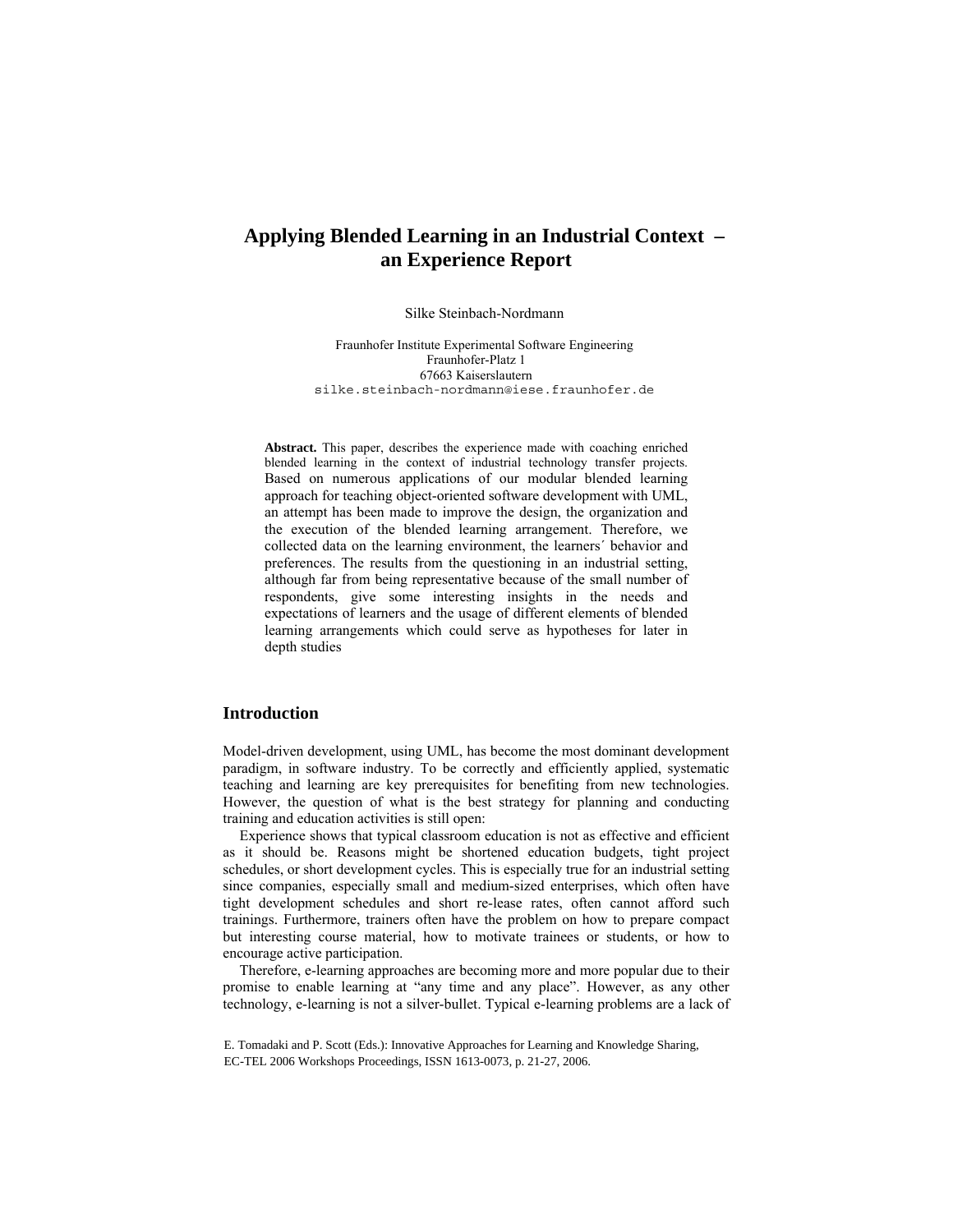social communication or the problem of checking learning progress which, ironically, are strengths in classic classroom education. Furthermore, e-Learning courses require cost-intensive and effort-consuming development projects.

In general, "traditional" and e-learning have both their strengths and weaknesses [4]. An important factor in choosing a specific approach is its effectiveness (i.e., what are success factors?) [5]. Based on various observations and experiences with both "traditional" and e-Learning, we propose a blended learning approach, which mixes traditional classes and e-Learning: E-Learning is used to leverage knowledge and skills in the very beginning, followed by in-depth seminars for teaching advanced concepts as well as for performing group work, and practical exercises. Experiences with applying this strategy to teach object-oriented development with UML, has shown positive results in academia as well as in industry [1]. This leads us to the hypothesis that blended learning will improve the efficiency and effectiveness of education in general and especially in the area of software engineering.

### **The Blended Learning Approach**

Blended Learning proposes a mixture of learning activities consisting of self-steered learning activities, cooperative and collaborative learning activities, learning activities supported by online tutors, social learning activities, and traditional classroom teaching activities [3]. According to this definition, a modular blended learning approach for software engineering education, especially for teaching object oriented software development with UML, was defined and implemented (see Figure 1 for the product levels and phases of the program).

The approach establishes four modular learning product levels. Each level integrates the respective lower level and supplements them with new activities, in the teaching process. This modularity provides a maximum of flexibility for the design of educational programs and assures an optimal appropriateness for the learners in specific programs.

Every educational program that is designed, organized, and performed according to the blended learning approach described in the previous section follows a specific phase schema (see Figure 1, right part). This phase schema transports the various contents of the product levels to the learners. In the first phase, the educational program is designed and organized, integrating a detailed analysis of the learners skills, educational needs, and learning environment. The method used to analyze these fields is the skill profiling and analysis method "QUALISEM-People" [3] assuring content and instructional strategy of the program are defined based on objective information. This aims at increasing the acceptance level and thus the effectiveness of the learning program by satisfying objectively identified training needs. In the second phase, the educational program is launched. It starts with a kick-off workshop, which aims at learners as well as tutors getting to know each other, and explaining the organization of the program to the learners. To this the online phase follows in which the learners work with a web-based training of *UML Basis or UML Personal*. The goal of the online learning phase is to reach an equal level of knowledge about the UML notation. This is a prerequisite for efficient teaching sessions in the subsequent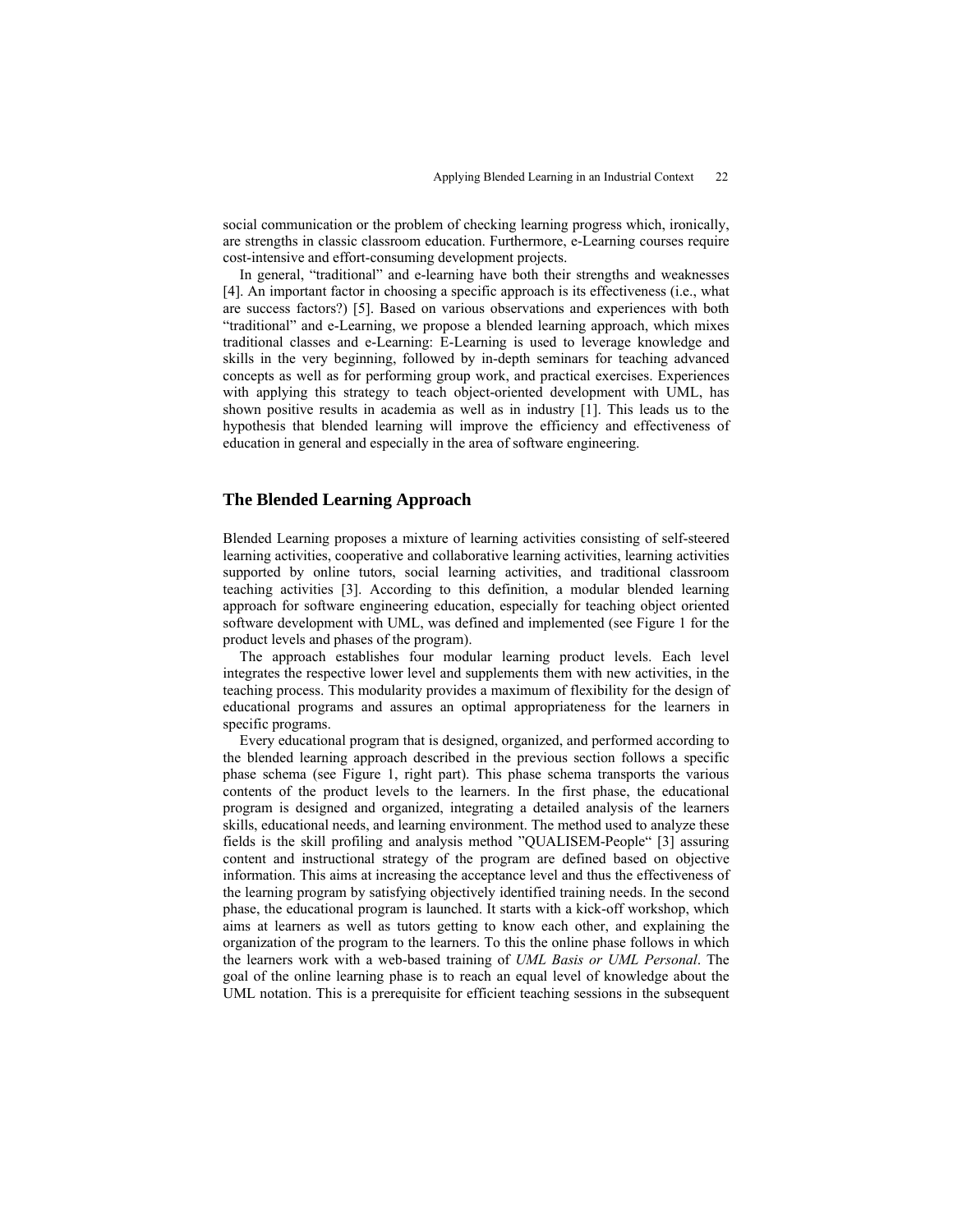#### 23 S. Steinbach-Nordmann

classroom trainings, because the trainer can then concentrate on providing detailed advanced knowledge, such as object-oriented analysis, design, and programming from the product level *OO Practitioner (UML)*. In the third phase, the knowledge acquired is transferred into practice. That is, the learners perform an object-oriented software development project. The tutors, now acting as coaches, support them in their efforts following the principles of scaffolding und fading [2]. Eventually, the acquired knowledge is certified reaching the highest product and thus education level *OO Designer (UML)*.



**Fig.1.** The product levels and phases of the blended learning program

# **Observations and Experiences in an Industrial Setting**

The presented blended learning approach has been successfully tested both in academia and in industry [1]. With the intention to improve the blended learning arrangements and to match the industrial training programs with needs of the participants, continuously evaluation was established. Accompanying to these evaluation activities, participants were questioned about their individual learning needs, their learning behavior and their learning, preferences. The questioning was divided into a pre-questionnaire (before the Online-Learning in Phase II started) and a post-questionnaire at the end of Phase III.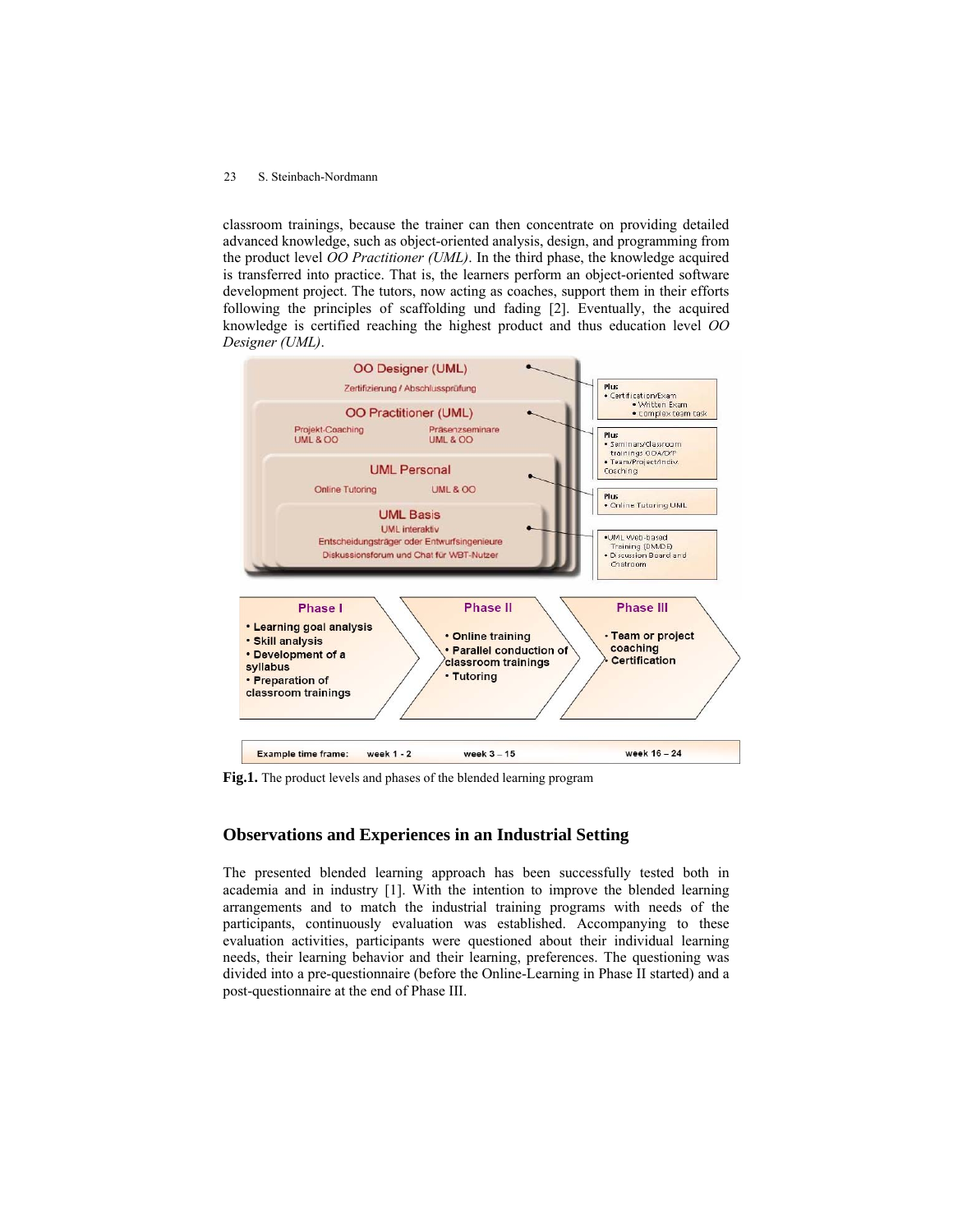#### Applying Blended Learning in an Industrial Context 24



**Fig. 2.** Phases of the evaluated training program

The results from the questioning in an industrial setting, although far from being representative because of the small number of respondents, give some interesting insights in the needs and expectations of learners and the usage of different elements of blended learning which could serve as hypotheses for later in depth studies. One of these hypotheses states that coaching may serve very well the explored needs and preferences. The presented results were gained during a training program in a large concern (automotive branch) in Germany. A total of 42 employees (software developer, manager, persons in charge) at the age of 20-49 years attended the training program. Most of them were male (~86 percent). All participants were invited to fill out an online questionnaire at the beginning of phase I (pre) and another printoutquestionnaire at the end of phase II (post). The reflux of questionnaires (23 pre/14 post) was quite satisfying, although the quantity of data and the group line-up do not allow empirical generalization.

The training program intended to provide the employees with sufficient UML knowledge for the application of an object-oriented approach.

The training program started with an online learning phase, in which the participants worked self-directed with the courseware "UML interactive for Software Designers". This phase aimed at leveraging the knowledge and skills of the participants in applying the UML, which is a prerequisite for the classroom trainings of the second phase [8]. These classroom trainings cover topics to consolidate UML knowledge and skills of the participants and to introduce OOAD processes. To match the specific needs of the domain and the experiences of the participants, the training materials are based on realistic stuff (documentations, source code, etc.), delivered by the customer. Phase II was concluded by a certification day, where a complex, domain-specific exercise had to be solved by the participants in two-person teams. All participants were still granted access to the online course after finishing phase II. After the classroom trainings and the certification, a several weeks long project coaching phase concluded the training program. In this phase, the coach consulted the participants about how to apply UML in their day-to-day-work. The first questionnaire preceded the training program and aimed at the collection of the learning needs, their preferences and their expectations. The second questionnaire was provided to the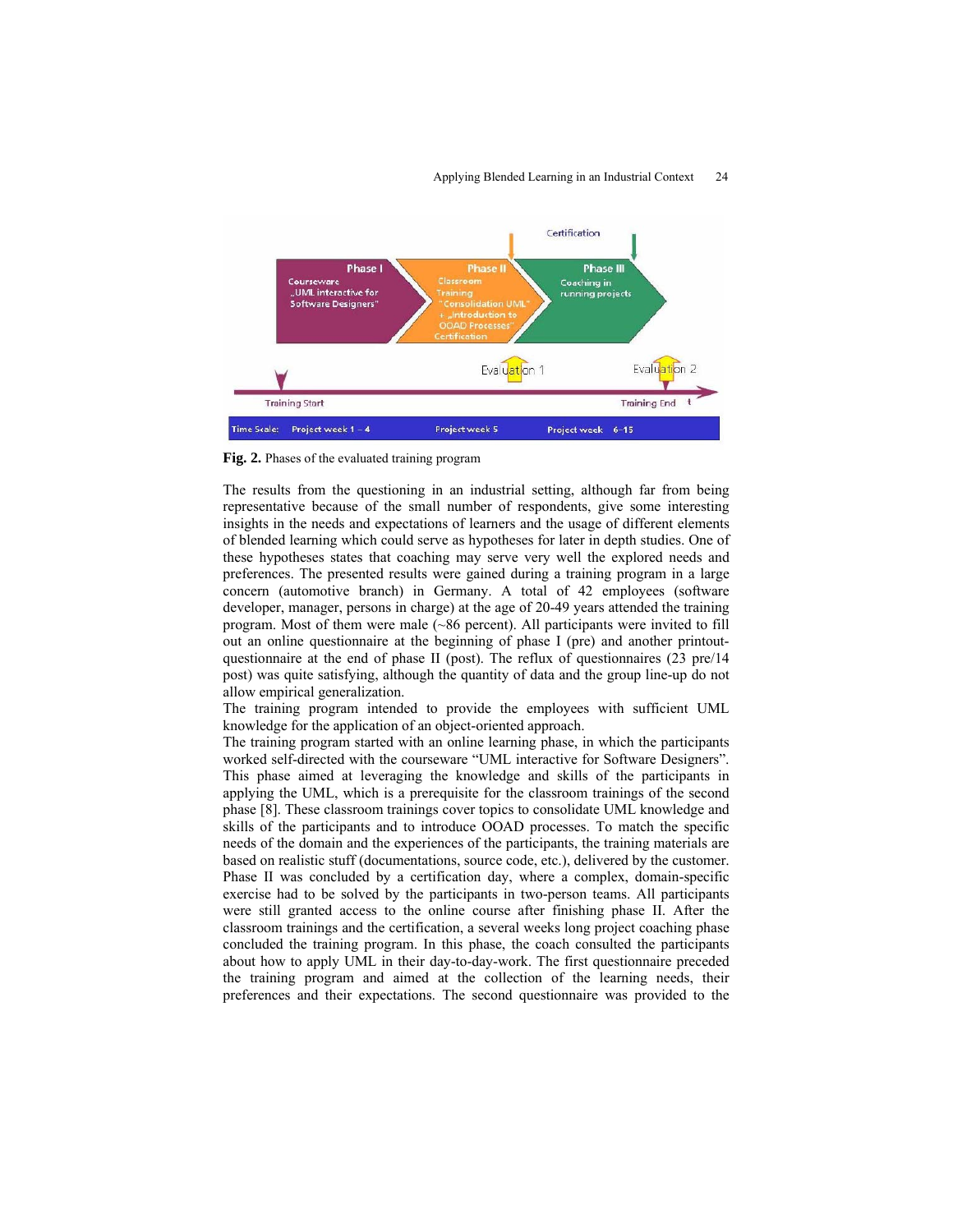#### 25 S. Steinbach-Nordmann

learners at the end of the certification day. The aim of this questionnaire was to check, if their expectations were fulfilled sufficiently and if their learning behaviour was influenced by the methodical setting of the training program.

### **Pre-Questioning: Prerequisites and Learning Needs**

- Asked about the importance of an training program on object-oriented software development with UML for their future project work, more than a third of the participants replied that it is urgent to learn more about UML Furthermore, asked for their individual goals and expectations concerning the training program, the vast majority of answers provided (80 percent) could be summarized as 'be able to apply UML in future projects actively'.
- Apart from one person, none of the participants had any experiences with any kind of eLearning resp. online training.
- The participants were asked which element of the blended learning approach they would expect most of, they referred to classroom training, coaching and the WBT in the given descending order.

Asked, which learning mode is most effective in their point of view, the participants decided in favor of more or less informal communication with their peers. Nearly at the same high level they considered classroom training involving a tutor who is also available after the training as a project coach (see Figure 3).



**Fig. 3:** Estimated effectiveness of ways to learn

### **Post-Questioning: Assessment of Satisfaction and Learning Behavior**

• In the second questionnaire the participants regarded project coaching after classroom training the most important learning mode in the program. Therefore,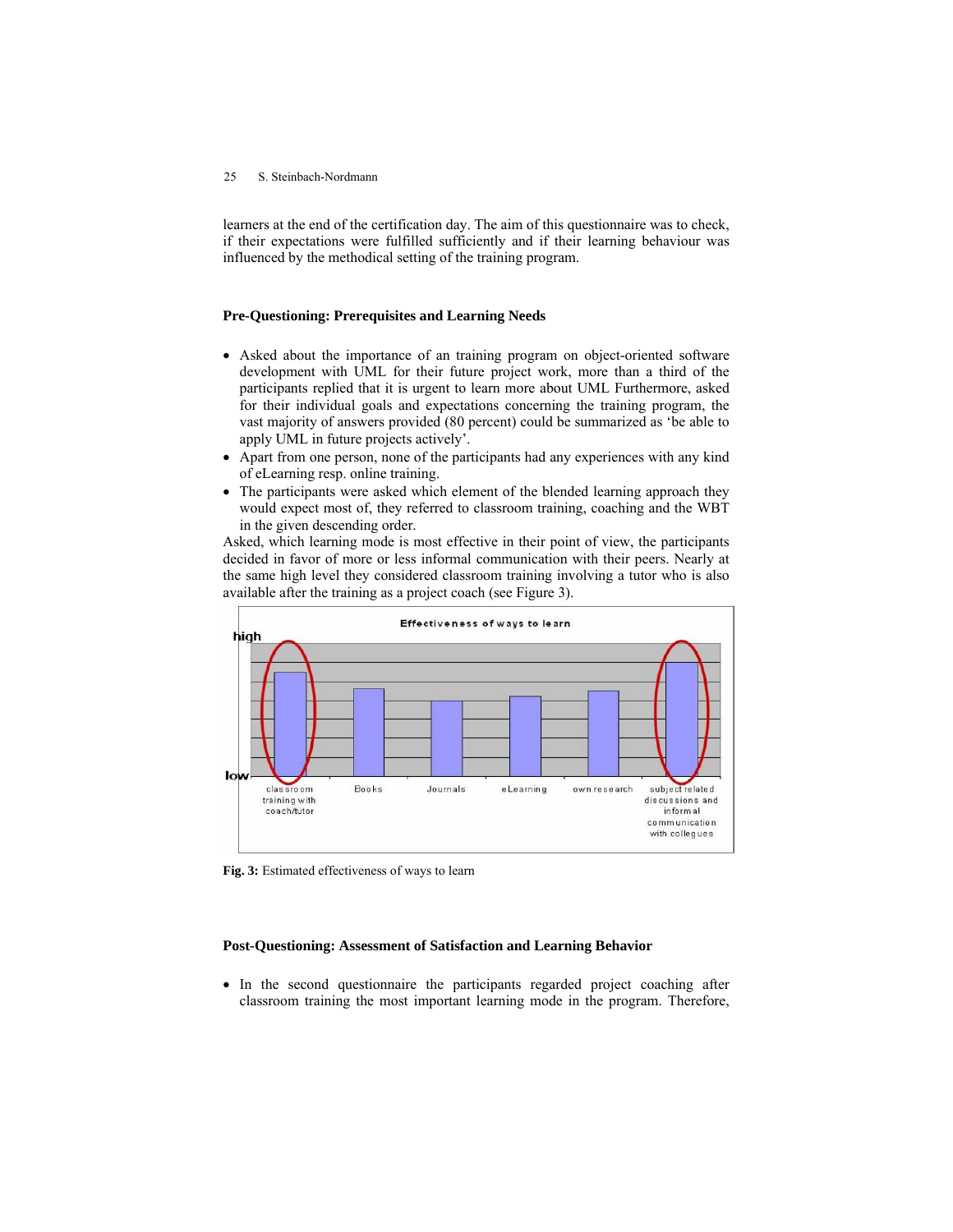providing means for communication between learners and between learners and tutors/ coaches as well as providing a tutor / coach during a specified period after the training at all should be essential parts of an training program.

- Asked, which element of the training program did support their individual learning process most effectively, the participants named classroom teaching and coaching, the illustrations of the courseware and the informal discussions with their colleagues.
- After the training, most of the participants  $($   $\sim$  85 percent) did not consider any of the parts dispensable. Therefore, all elements of the blended learning approach should be present in a training program.

### **Summary and Conclusions**

With the rapid rate of innovation in object-technology, teaching/learning of that technology has become the most challenging issue. Classroom training and onlinecourses both have their strengths but are often cost-intensive or not specifically adapted to the needs of a specific organization. However, the synergy effects when used in combination clearly outweigh the isolated benefits of the approaches. This paper has briefly outlined a blended learning approach, in the context of teaching the UML, which promises highly effective and efficient training of software professionals in object-technology.

Recently blended learning approaches (i.e., a combination of e-learning and classroom-oriented learning) have become quite popular, since they promise to allow for learning anywhere and anytime. Thus, they make training affordable especially for small and medium size enterprises (SMEs). Although, this is a step into the right direction it still bears one major question: How can the effect of such a training be made sustainable or in other words how can it be ensured that trainees can practically apply their new knowledge in their daily work. Ironically, this problem is neither new nor specific for blended learning approaches. Thus, solutions from other areas of education might apply here as well. One such means is 'coaching', a technique for observing, the current functioning, assessing the strengths and weaknesses, and developing measures for addressing needed changes. Thus, in the context of technology transfer projects coaching has to be integrated into the daily work of the trainees (i.e., workflow-oriented) in order to obtain significant improvements.

From our experience in conducting blended learning programs, every educational program needs several factors to be fulfilled in order to be successful. The first and most importance issues is a full management commitment. That means that the supervisors of the personnel being trained set incentives for successfully participating in the learning program. This could be as simple as reserving an adequate amount of time for the learners to prepare for and participate in the trainings. Secondly, a "champion" whom people trust at the company and who can explain the benefits of knew knowledge for the upcoming daily work is beneficial for motivated learners. Finally, in all blended learning projects on OO & UML conducted so far, regardless of being at academic or industrial level,the upcoming certification makes people take the online and classroom trainings serious from the beginning and prepare for